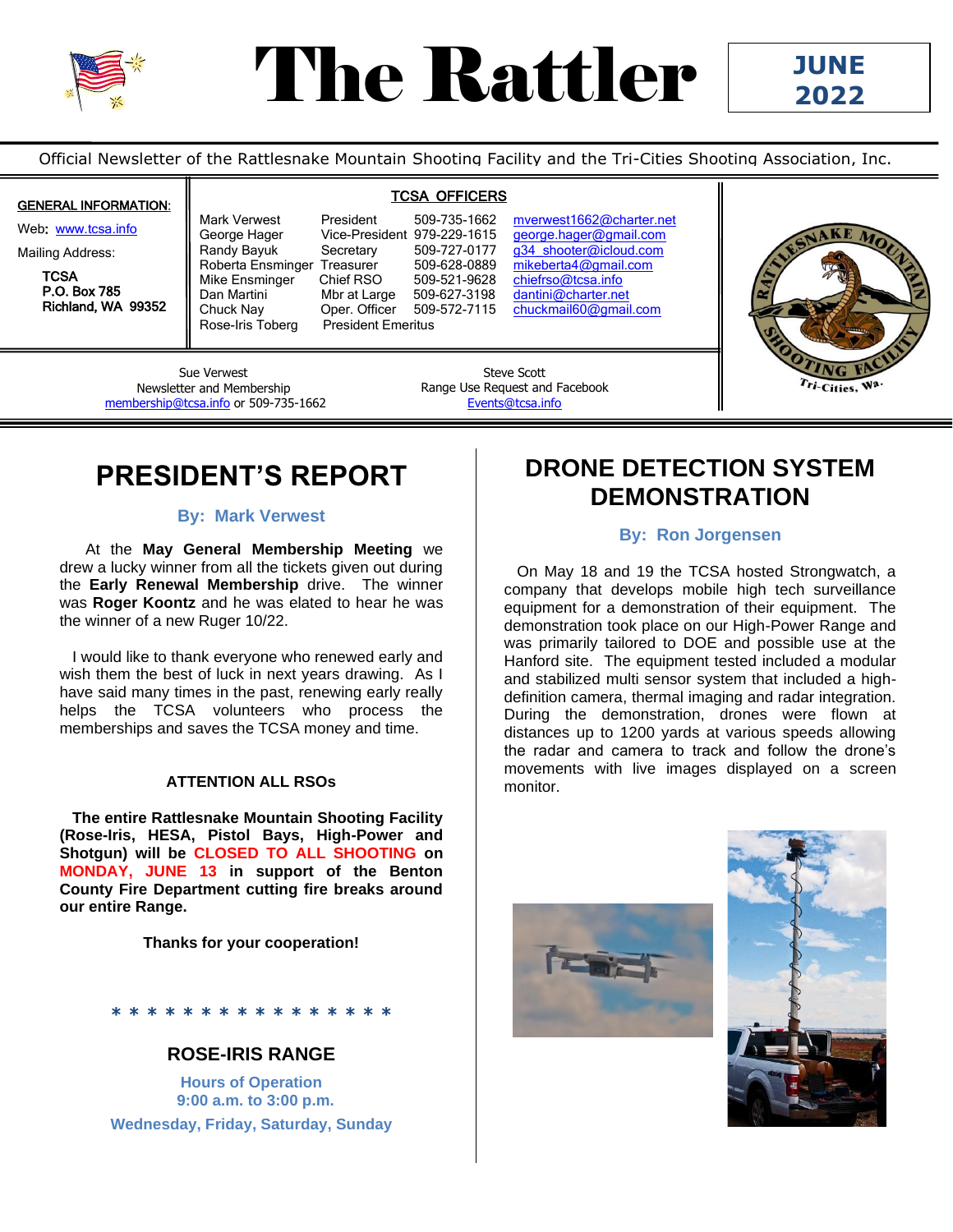# **TCSA FACILITIES**

**ROSE-IRIS RANGE** – A 100-yard range with 20 covered firing points. This day use Range Safety Officer supervised facility is operated for public use on a regularly scheduled basis Wednesdays, Fridays, Saturdays and Sundays.

**RIMFIRE PLINKING RANGE –** A 50-yard 22-caliber Range Safety Officer supervised Shooting Range with reactive targets.

**CENTERFIRE PLINKING RANGE –** A 50-yard handgun pistol/revolver RSO supervised range with reactive targets for firearms using black powder or standard pistol cartridges.

**COWBOY / PRACTICAL PISTOL BAYS** – Ranges consisting of 13 bays of varying lengths designed to support a variety of action shooting disciplines such as; Practical (IPSC/ USPSA) 3-Gun Sports and Cowboy (SASS) groups.

Cowboy Action Rep. – **Charles Kissler** – 509-783-8505 **Nelson Thomas** – 509-727-4678 Practical Pistol Rep. – **Don Brown** – 509-582-6993

**1000-YARD, HIGH-POWER RANGE** – A Range consisting of 100, 200, 300, 600, 800, 900 & 1000-yard firing lines that can support 20 firing stations on each firing line (utilizes manned target operation). The 400-yard line has 5 firing stations and the 500-yard line has 10 firing stations. This Range supports High-Power Rifle, Long Range PALMA and Precision Shooting Events of various disciplines, including 50-Caliber. High-Power Rep. – **John Julian** – 509-308-0376

**HUNTER EDUCATION RANGE:** This Range has been designed to support Hunter Education Training Classes and also has a practical field exercise area containing obstacles hunters could expect to encounter in the field. The covered firing line can be used independently by current RSO's as an overflow from the Rose-Iris Range and may be available for RSO supervised public event use when not being used for the conduct of Hunter Education Classes.

Hunter Ed. Rep. – **Randy Absolon** – 509-628-3899

**PRIMITIVE USE RANGE**: - A Range Area for muzzle loading and primitive Sagebrush Free Trappers reenactment events with parking, staging and various range areas.

Primitive Range Rep. – **Clint Bouslaugh** – 509-585-6415

**SHOTGUN RANGE:** Includes a set of two ATA regulation Trap Fields, two Skeet Ranges and a Sporting Clay Range supporting five firing stations and a Pattern Board. Shotgun Rep. – **Mark Monopoli** – 509-531-6929

### **"WELCOME" NEW MEMBERS**

 Welcome! In this Newsletter you can find the contact information for the Board Members and above you can find contact information for the different Ranges. The Ranges were built and are maintained by volunteers. We encourage you to get involved and be a part of TCSA.

 New members from this past month should have already received their membership card(s). If you have not received your card, contact **Sue Verwest** at [membership@tcsa.info](mailto:membership@tcsa.info) or 509-735-1662.

 Check out our TCSA web site [www.tcsa.info](http://www.tcsa.info/) for a variety of information. If you have decided not to receive a printed Newsletter by mail, it is posted on the web site the first week of each month.

### **HUNTER EDUCATION AND SAFETY ASSOCIATION**

#### **By: Randy Absolon**

 We held an Online Evaluation Class on May 14 with one student. There were three students registered for the



Class; one was a no-show, another showed up but did not need the Class, leaving us with one student. That student did a great job and easily passed the Class.

 **Aaron Garcia**, our **Region 3 Area Coordinator**, visited our Class in May and left a 15-year Certificate of Service for **Bob Spencer**; and a 20-year Certificate of Service for **Mike Patello**. Thank you for your many years of service to **WDFW Hunter Education**.

 As I noted in the May article, we have decided not to offer a Traditional Class in June. That Class has had low student numbers in the past and given the very low student numbers we have seen this year, we will not be offering that Class.

 Our next **Online Evaluation** will be on **August 13**. Registration for that Class is currently open on the WDFW website. We are also tentatively planning an **Online Evaluation** for **September 24,** but the details for that Class have not been finalized at this time.

 An important update from last month's Newsletter: On **June 1**, the minimum age for students to complete the entire Online Course without having to attend an inperson range day will be raised from 9 to 18 years old. Students younger than 18 will have to complete the range and other requirements in person.

 **RSOs using the HESA Range** are expected to sign in at the Rose-Iris Range before going over to the HESA Range to shoot. You are also expected to **clean up** when you are done shooting, including **returning target stands** to the Rose-Iris Range House and picking up brass.

 Always remember to control the direction of your muzzle, be sure of your target and what lies beyond it, keep your finger off the trigger until you are ready to shoot and never carry two different cartridges or gauges of shotgun ammunition.

 If you have questions about our **Hunter Education Classes,** you can contact **me** at [absolon@gorge.net](mailto:absolon@gorge.net)



**WEATHER CONDITIONS** at the Range can be found on our homepage – [www.tcsa.info](http://www.tcsa.info/)

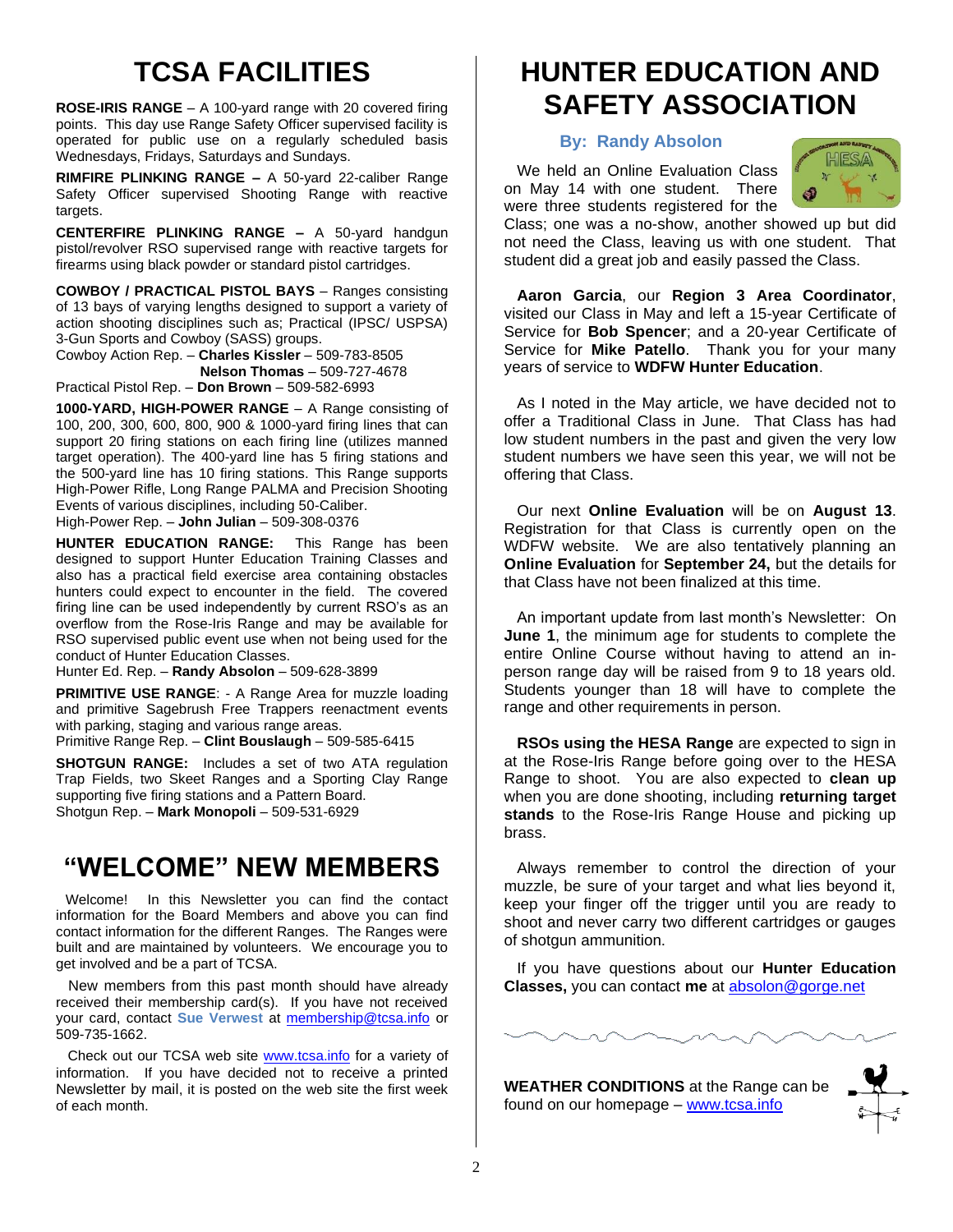### **SCOUTS LEARN NEW SHOOTING SKILLS AND FIREARM SAFETY**

#### **By: Ron Jorgensen**

 On April 30 the TCSA hosted 113 Scouts at the HESA Range to learn shooting skills and gain a better understanding of firearms safety. The Scouts were participating in a camporee at the Horn Rapids Park and campground. The Scouts were shuttled to the HESA Range in groups of 10-15. Once they arrived, they were provided with a short class covering firearms basics including gun safety, loading, sighting and firing a .22 caliber bolt action rifle. The Class was followed by pairing each scout with a TCSA Range Safety Officer (RSO) or Scout Leader and allowed to fire 30 rounds. The RSO's provided feedback on how to properly aim, breath and fire the rifle. All the scouts felt the activity was very valuable and how much they appreciated the opportunity. **A big thanks to the all the RSO's and Scout Leaders that participated in the day's activities.**









### **ADVANTAGES OF BEING A RANGE SAFETY OFFICER**

The advantages of being a RSO and obligating yourself as a volunteer at TCSA **means that on days when the Range is not open to the general public - YOU - as a RSO can use the Range. Having gone through the RSO Training Class and volunteering your time you are able to go to the Range any time you like!**

 To become an RSO, you must be a **current member, attend the RSO Training Class** and obligate yourself to **volunteer at the Range three times a year.**

 If you would like to become a RSO or would like more information about becoming a RSO, contact **Dan Martini** at [Dantini@charter.net](mailto:Dantini@charter.net) or 509-627-3198.

### $\sim$  FIRE SEASON  $\sim$

**It is that time of year again! Please use Extra Caution!**



### **TCSA PUBLIC MEETING**

**THURSDAY, JUNE 9 7:00 p.m.** 

**RICHLAND LIBRARY (Note: We are back at the Richland Library)**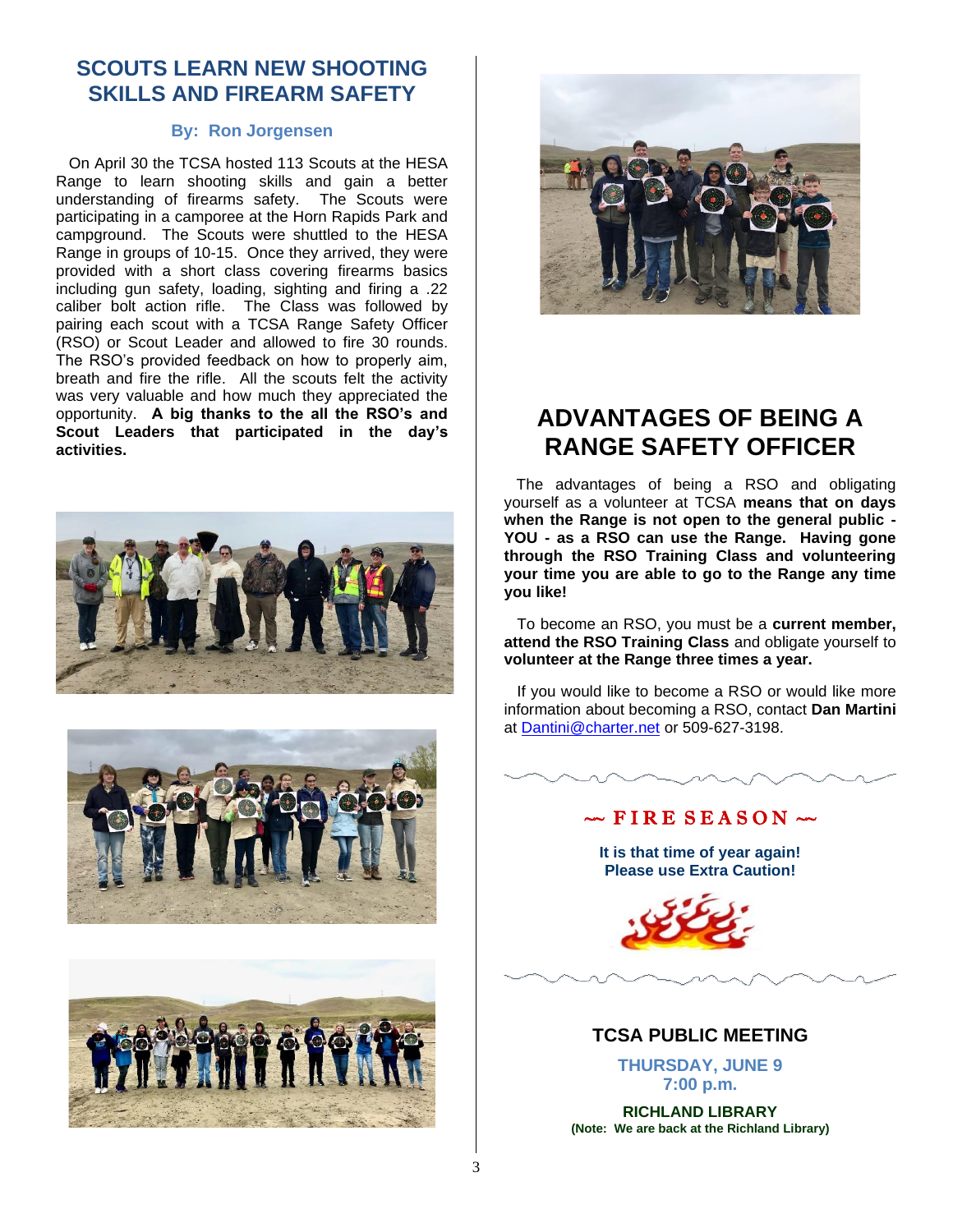# **CHIEF RSO REPORT**



#### **By: Mike Ensminger**

 The RSO Duty Calendar is looking really good (i.e., really full) with enough new RSOs added to the mix to allow staffing all Ranges during most of our busiest times of the year.

Additional Classes are being scheduled as we can fill them, so send **Dan Martini** a note [\(dantini@charter.net\)](mailto:dantini@charter.net) if interested in becoming a **TCSA RSO**.

 Many thanks to **Scott Turner** for the generous donation in the purchasing of AR 500 targets for the Range. A full set of "**Know Your Limits**" targets have been added to the Centerfire Plinking Range (it is the set that ranges from 2" to 10") and you can expect to see additional sets in play in Events over at the Pistol Bays.

 The **Plinking Ranges** are getting a workout now that the weather is (occasionally) pretty nice, so it appears to be time for a few notes about their use.

 **The Rimfire Plinking Range is for .22 rimfire only**. No magnums, no .17's, no centerfire of any kind.

 The **Centerfire Plinking Range** is for **cartridges designed for pistols and revolvers only**. This allows carbines and rifles also, as long as they are chambered for a pistol cartridge. Rifle cartridges are prohibited regardless of the firearm in which they are chambered, (i.e., no .223/5.56, .308/7.62, .45-70, etc.), even if chambered in something legally classified as a pistol. If you have any doubt, please ask before damaging our targets or creating a safety hazard.



RSO Questions / Concerns **Chief RSO** - **Mike Ensminger** [chiefrso@tcsa.info](mailto:chiefrso@tcsa.info) or 509-521-9628

**ALL MEMBERS MUST** show a **2022/2023 Membership Card** to the RSO on duty upon arrival at the **Range.** Membership Cards need to be shown at **all Ranges** and **all Events or you will be required to pay the non-member Range Use Fee**. **EVERYONE must sign-in!**





**Hearing and Eye protection required when shooting!**



### **RSO TRAINING CLASS**

**By: Dan Martini**

 The next **Range Safety Officer Class** and probably the last RSO Class until September, is scheduled for **Friday June 24**, if we get enough requests.



 In order to have your name added to the Next Class, you need to be a current 2022-2023 member of the TCSA and agree to volunteer for 3 duty days at the Rose-Iris Range per year. You pick which Wednesday, Friday, Saturday or Sunday duty days you will be able to do. The RSO Class will run from 8 a.m. until 3 p.m. and will be conducted at the Shotgun Range House. RSO Classes will be filled on a first confirmed basis.

 To get your name added to the Next Class list, send an e-mail message with your TCSA membership number to Dan at [dantini@charter.net.](mailto:dantini@charter.net)



### **KEEP THE RANGE CLEAN**

 Keep your Range clean of trash and spent cartridges. Garbage cans are available. Please be sure the enclosure tops are closed so the

garbage can't blow out. If the trash blows out, "someone" has to pick it up. Buckets are provided for spent cartridges.

 Please take a moment to clean up after yourself when you are done shooting.

### **RATTLESNAKE WARNING**

 It is that time of year when uninvited guests show up on our Ranges. Always be aware of your surroundings. Watch where you step and when you reach for things!





Write a review and share your opinion about TCSA's Rattlesnake Mountain Shooting Facility! Let us know how we are doing. Contact **Steve Scott** with questions or comments at [Events@tcsa.info](mailto:Events@tcsa.info)

Rattlesnake Mountain Shooting Facility/TCSA [https://www.facebook.com/RMSFTCSA/.](https://www.facebook.com/RMSFTCSA/)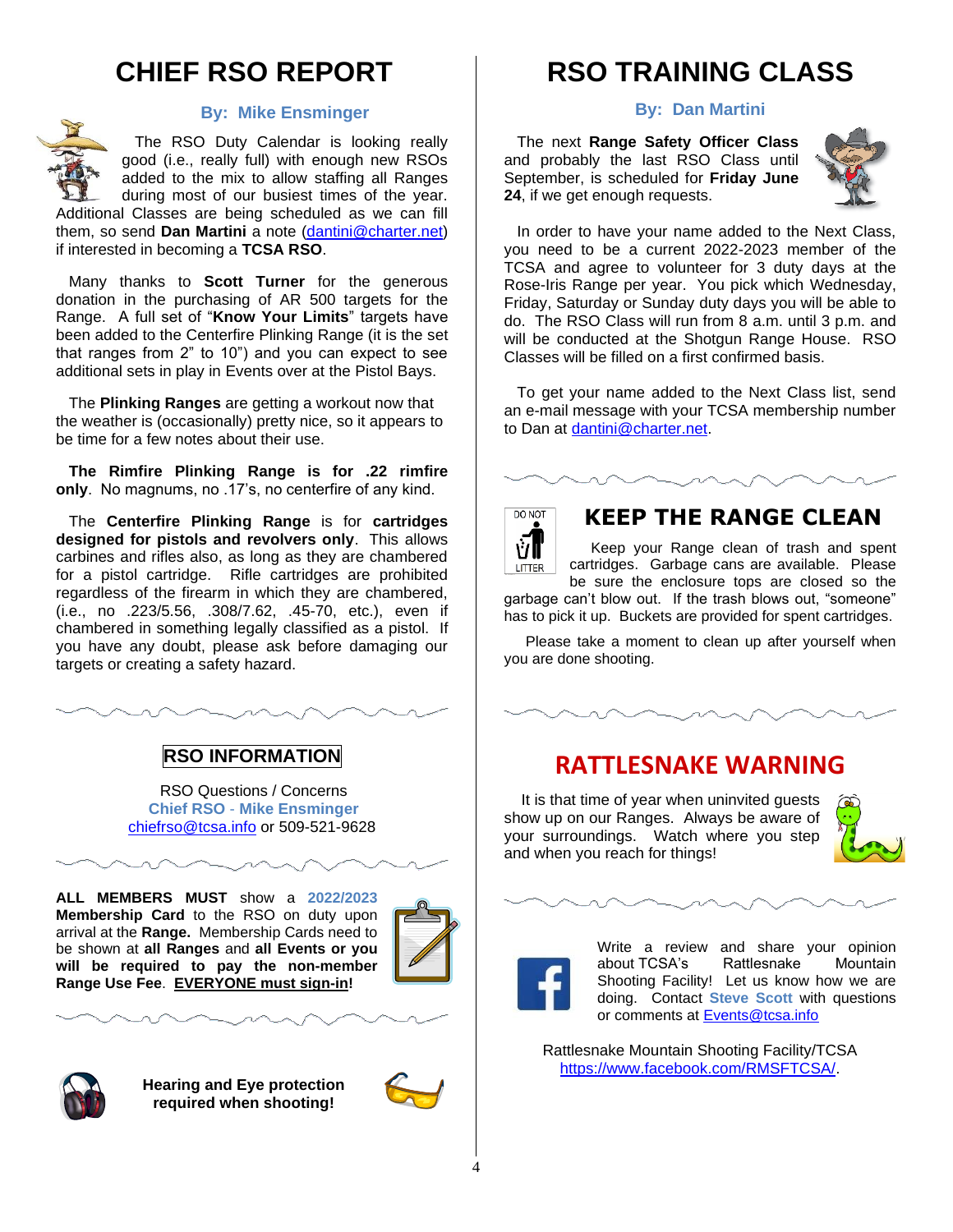### **RATTLESNAKE MOUNTAIN STEEL SHOOTERS**



#### **By: Mike Ensminger**

 46 guns were in play at the **May Steel Shoot** and results are posted at [www.practiscore.com.](http://www.practiscore.com/)

 We will be shooting again on **June 5**. Send us a note at [mikeberta4@gmail.com](mailto:mikeberta4@gmail.com) and we will start a squad for you ahead of time.

The mandatory shooter's meeting will be at 9:15 a.m.

### **COWBOY ACTION**

#### **By: Mike Ensminger**



 14 shooters showed up for the **May Cowboy Shoot** and we were off the

Range shortly before the rain started. Results are posted on [www.practiscore.com](http://www.practiscore.com/) and you can find them with the word "rattlesnake".

 We will be shooting again **June 25**, with the shooter's meeting at 9:15 a.m.

### **PRACTICAL PISTOL**



#### **By: Pam Harper**



USPSA National Range Officers Institute, **NROI**, has a website that has valuable information about the Rules and interpretations of the Rules. Check it out at [https://nroi.org](https://nroi.org/)

**TIDBITS:** Before going to a L2/3 Match, check your equipment using **Appendix D**. EWPSA has a mag gauge that we can check your mag lengths. You do not want to be moved to Open, if your equipment is out of compliance.

#### **NATIONAL NEWS**: [www.uspsa.org](http://www.uspsa.org/)

Area-1 Championship: June 3 - 5, Nampa, ID (Sold Out)

The dates for USPSA Nationals 2022 have been released <https://uspsa.org/nationals>

2Gun Nationals (PCC/Pistol/Multigun): June 11 - 12, Palisade, CO

Carry Optics Nationals: September 9 - 11, Talladega, AL USPSA Nationals Open/Prod/PCC/Lim: October 14 - 17, Palisade, CO

The USPSA Rules:

[https://uspsa.org/viewer/2021-USPSA-Competition-Rules-Sep-](https://uspsa.org/viewer/2021-USPSA-Competition-Rules-Sep-2021.pdf)[2021.pdf](https://uspsa.org/viewer/2021-USPSA-Competition-Rules-Sep-2021.pdf) can be downloaded for easy access or get the **USPSA App** a[t https://uspsa.org/app.](https://uspsa.org/app)

**LOCAL NEWS:** The **Steel Challenge May Match** had 30 guns with 10 divisions represented. The Division winners were: RFRO: **Mike Czebotar** (overall winner); CO: **Curt Berger**; ISR: **Dan Gookin**; Limited: **Ken Arneson**; Open: **Ryan Barnes**; OSR: **Eugene Econ**; PCCO: **Rich Nelson**; RFPI: **Kevin Hawman**; RFPI: **Eugene Econ**; RFPO: **Ryan Barnes**; and RFRI: **Mark Wells**. Complete Results at:

[https://practiscore.com/results/html/1dbf633f-4ba4-40d4-](https://practiscore.com/results/html/1dbf633f-4ba4-40d4-8a42-44d75c499271) [8a42-44d75c499271](https://practiscore.com/results/html/1dbf633f-4ba4-40d4-8a42-44d75c499271)

 The **USPSA Inland Empire Sectional Match** had 176 competitors with 7/8 USPSA Divisions represented. The Division winners were: Open: **Jordan Rogers** (overall winner); Carry Optics: **Hwansik Kim**; Limited: **Matthew Evancic**; PCC: **Gary Chan**; Production: **Marcel Englmaier**; Revolver: **Gerald Ashbeck**; and Single Stack: **John Kitson**. Complete Results at:

[https://practiscore.com/results/new/167683?q\\_division=0](https://practiscore.com/results/new/167683?q_division=0)

**COMING UP**: EWPSA will be hosting a **Fun 2-Gun in the Sun Match June 12**. Gate will open at 9:00 a.m., new shooters briefing at 9:30 a.m., shooting begins at 10:00 a.m. The Match costs \$15 TCSA members, \$20 non-TCSA members, shooting a second gun is +\$5 and juniors shoot for free. More details and registration on Practiscore [https://clubs.practiscore.com/ewpsa-2022-06](https://clubs.practiscore.com/ewpsa-2022-04-fun-2-gun-in-the-sun/register) [fun-in-the-sun-2-gun/register](https://clubs.practiscore.com/ewpsa-2022-04-fun-2-gun-in-the-sun/register)

 EWPSA will be hosting their monthly **USPSA Match June 19**. Registration should be done on Practiscore at <https://practiscore.com/ewpsa-2022-06-uspsa/register>.

Gate will open at 9:00 a.m., new shooters briefing at 9:30 a.m., shooting begins at 10:00 a.m. The Match costs \$15 TCSA members, \$20 non-TCSA members, and juniors shoot for free. More details on Practiscore.

 EWPSA will be hosting a **Steel Challenge Match July 10**. Gate will open at 9:00 a.m., new shooters briefing at 9:30 a.m., shooting begins at 10:00 a.m. The Match costs \$15 TCSA members, \$20 non-TCSA members, shooting a second gun is +\$5, and juniors shoot for free. More details and registration on Practiscore [https://practiscore.com/ewpsa-2022-07-steel](https://practiscore.com/ewpsa-2022-07-steel-challenge/register)[challenge/register](https://practiscore.com/ewpsa-2022-07-steel-challenge/register)

Check out our Inland Empire Section News at: [https://www.facebook.com/groups/267093763957174/?ref=boo](https://www.facebook.com/groups/267093763957174/?ref=bookmarks) [kmarks](https://www.facebook.com/groups/267093763957174/?ref=bookmarks)

Check out local news on Facebook – [Eastern Washington Practical Shooters Association](https://www.facebook.com/Eastern-Washington-Practical-Shooters-Association-106584939369485/)

Any questions or comments can be directed to **Don Brown** at [dl\\_brown@charter.net.](mailto:dl_brown@charter.net)



### **HAPPY FATHER'S DAY JUNE 19**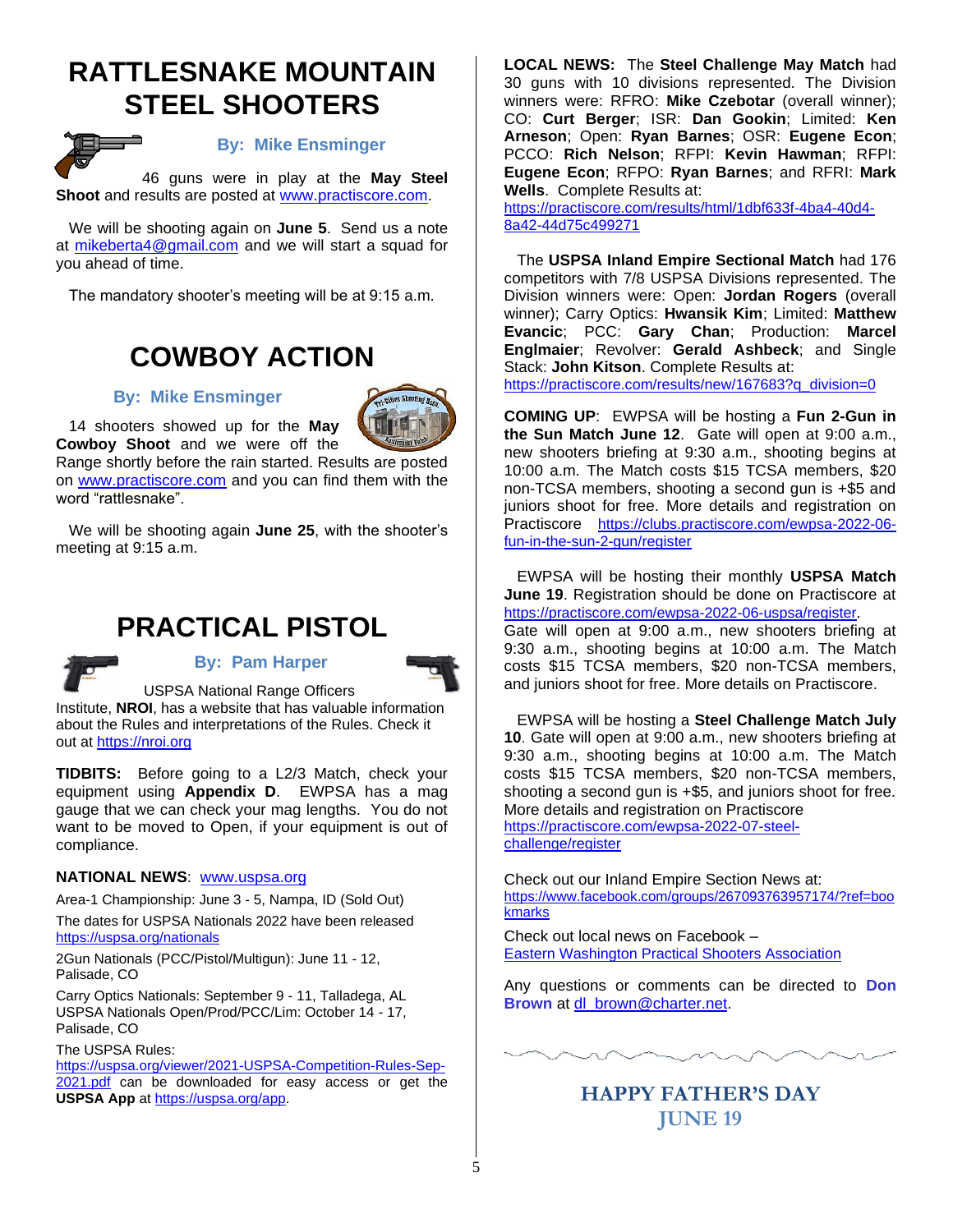### **SHOTGUN REPORT**

#### **By: Mark Monopoli**

 The end of May brings us to Memorial Day, which is a day to Remember and Honor all of those wonderful individuals who served and made the ultimate sacrifice for our great country. Thank you and God bless.

 I am sure everyone has heard the phrase "the great resignation" bandied around the news the past several months. People are leaving their jobs for one reason or another and the numbers are sufficient enough that one of the brain trusts in the media came up with that clever play on words.

 While I thought the Shotgun Range would be immune to such things, it appears I was mistaken. After 7 years as President of the Shotgun Board, **Dave Otto** has decided to resign his position effective May 31 with time served for good behavior. While I am sure there is hardly a dry eye reading this, Dave will still be around the Range spreading his unique style of cheer.

 Before we get into the Greatness of Dave, I want to remind everyone there is still time to plan for the **SUB-GAUGE SHOOT** on **June 12.** If you are a fan of shooting sub-gauges this is the shoot for you! Expect to shoot a variety of Skeet/Trap/5-Stand and all things in between. Each gauge will be handicapped to even the playing field a bit. If you shoot a .410 you received an extra 3 birds per event over the 20-gauge shooters. This is a fun shoot that moves quickly, has a low entry fee with **LUNCH**, pays back well, and is a great reason to dust off your 20, 28 or 410 gauge guns. *Please note that the Skeet Field will be closed for the shoot on June 12.*

 Ok, back to it. Dave has been instrumental in so many changes these past 7 years, it is hard to list them all. Landscaping, irrigation, well, well pumps, main water lines, filters, fences, fertilizer, weed killer, bug killer, rodent killer, chainsaws, equipment, targets, etc. are all part of it. Projects great and small such as replacing the grass behind the fields with gravel and curbing to help cut down on watering and mowing. Rock wall on Skeet Field #1, and dedication as **Ron Geiger Field** for all of Ron's hard work over the years. Landscaping between Trap 1 and Trap 2 to help minimize lawn maintenance. More recently the beautification of the hillside on the 5- Stand field with, you guessed it, a rock wall, gravel, and some trees and shrubs. Dave has personally applied 4587 pounds of fertilizer to the fields. I would be remiss in not mentioning that Dave has cut down more trees at the Shotgun Range than I can remember, and he even planted more so he can cut them down in the future. Don't fight it, it's in his contract. The irrigation system has been reworked a couple of times. Sure, one of those time was due to the ineptitude of the "workers", but the other time it needed to be repaired and simplified. Dave rebuilt the irrigation manifold on the 5-Stand field. One of the main irrigation lines was replaced from the pumphouse to the upper fields. Of course, our water

comes from a well, and that well and well pump have had their issues over the years. Each time the main waterline broke, or the well pump went out, Dave was one of the first people there, and got things taken care of quickly. When we were having issues with the water volume we were getting from the well, Dave was instrumental, with the generous support of the TCSA, in getting the depth of the well dropped to a better aquifer. The main waterline from the cutoff valve to the Shotgun Range House was replaced and upgraded. The trap and skeet houses were painted. New fences were installed between all of the fields. New trap machines were installed in Trap 1 and Trap 2 with the help of a grant and **Eric Bickels** grant writing abilities. New FORKLIFT, again with the generous support of the TCSA. New zero-turn lawn mower that cut 2 hours off the weekly mowing time. If it snowed, Dave was out leading the merry band of snow shovelers. There are so many more things, large and small, that I am probably forgetting. Essentially, if something needed to be done, Dave got it done, and done right now. We all owe a debt of gratitude to Dave for everything he accomplished while being President. The Shotgun Range is in a very good position currently, in terms of finances and projected future maintenance. **Thank you Dave!**

 But, Dave's a quitter, so he's out. A new President is taking over on June 1. The Shotgun Board voted unanimously to have **Mark Monopoli** (me) become the next President of the Shotgun Board. Don't worry, I've been following Dave around for a couple of years now, so I have a pretty good idea on what not to do. More on that in the future though.

 **2022 Skeet League** is complete and **Gary Maxey** won a hard-fought battle to become the current Skeet League Champion. Great shooting Gary!

 The **2022 Bird Shot Challenge** has been decided, and **Team Rattlesnake** emerged the victor again this year by a score of 851 to 787 for the Walla Walla/East End boys. I would go into more detail, but the **Ode to Otto** took up too much room.

 **5-Stand is up and running on Sunday mornings starting at 9:00 a.m.!** Be there, and don't be late.

**Patterning Board.** The patterning board is above Trap 1 and you will need to bring paper/cardboard to use it as we no longer do the grease thing. **We have decided to stick with no shot sizes larger than 6's and no steel shot.**

#### **SHOTGUN RSO INFORMATION**

**Remember current Membership Cards need to be presented** *every time* **you sign in to avoid the Daily Range Fee.**